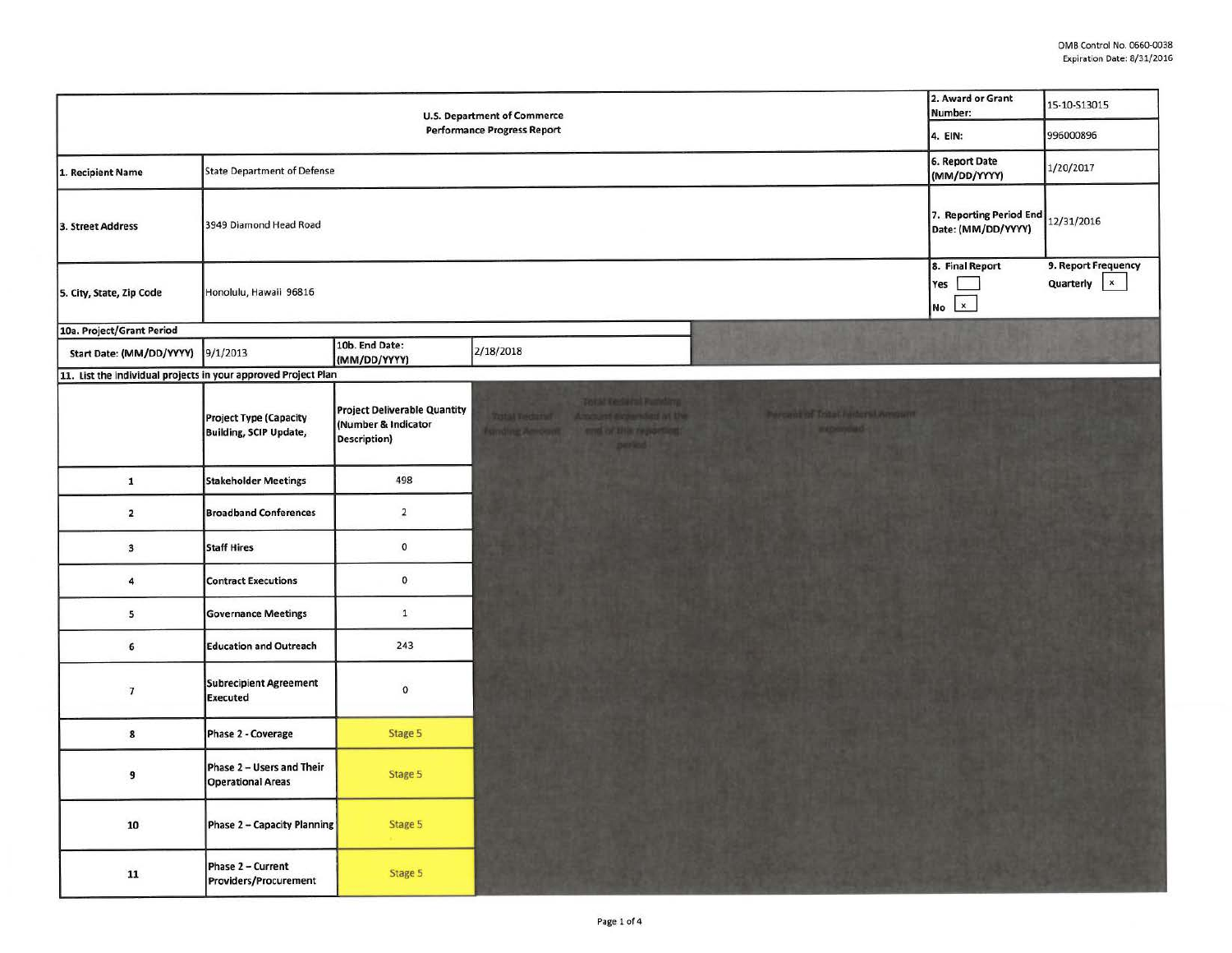| 12                                                                  | Phase 2 - State Plan<br><b>Decision</b> | Stage 5                                                                                                             |                                                                                                                                                                                                                                                                                                                                                                                                                                                                                                                                                                                                                                                                                                                                                                                                                                                                                                                                                                                                                                                                                                                                                                                                                                                                                                                                                                                                                                                                                                                                                                                                                                                                                                                                                                                                                                                                                                                                                                                                                                                                                                                                                                                                                                                                                                                                                 |        |
|---------------------------------------------------------------------|-----------------------------------------|---------------------------------------------------------------------------------------------------------------------|-------------------------------------------------------------------------------------------------------------------------------------------------------------------------------------------------------------------------------------------------------------------------------------------------------------------------------------------------------------------------------------------------------------------------------------------------------------------------------------------------------------------------------------------------------------------------------------------------------------------------------------------------------------------------------------------------------------------------------------------------------------------------------------------------------------------------------------------------------------------------------------------------------------------------------------------------------------------------------------------------------------------------------------------------------------------------------------------------------------------------------------------------------------------------------------------------------------------------------------------------------------------------------------------------------------------------------------------------------------------------------------------------------------------------------------------------------------------------------------------------------------------------------------------------------------------------------------------------------------------------------------------------------------------------------------------------------------------------------------------------------------------------------------------------------------------------------------------------------------------------------------------------------------------------------------------------------------------------------------------------------------------------------------------------------------------------------------------------------------------------------------------------------------------------------------------------------------------------------------------------------------------------------------------------------------------------------------------------|--------|
| next quarter; and any additional project milestones or information. |                                         |                                                                                                                     | 11a. Describe your progress meeting each major activity/milestone approved in the Baseline Report for this project; any challenges or obstacles encountered and mitigation strategies you have employed; planned major activit                                                                                                                                                                                                                                                                                                                                                                                                                                                                                                                                                                                                                                                                                                                                                                                                                                                                                                                                                                                                                                                                                                                                                                                                                                                                                                                                                                                                                                                                                                                                                                                                                                                                                                                                                                                                                                                                                                                                                                                                                                                                                                                  |        |
|                                                                     |                                         | conversations that encourage strong collaboration opportunities in this effort bewtwen the state and counties.      | Fourth quarter activities were slower due to a number of factors, including holidays and travel schedules for stakeholders. While the "governance" section indicates only "1", much of the outreach and education that occurre<br>promote development of a Governance body through legislation; these activities were a part of the State's participation in the National Governors Association Policy Academy on Interoperable communications. Hawaii's project<br>forming a strong state/county governance body to oversee public safety communications as it currently stands with an eye toward planning for the NPSBN, specifically review of the FirstNet state plan. The state has worked h<br>polilcy makers and stakeholders understand the significance of interoperable public safety communications. During this quarter draft legislation has been written by a team of state stakeholders; the Attorney General's offi<br>chair the new Governance entity. SPOC has met with legislative leadership and met with Speaker staff re FN following the NCSL meeting. Outreach to county's mayors was begun to ensure their undersatnding and buy-in, again,<br>FirstNet deployment. Work with stakeholders has occurred regarding reconfiguration of Band 14 which engaged stakeholder thinking broadly as to FirstNet possibilities. Challenges remain with a lack of staff to assist with o<br>Governance is an ongoing discussion as it is important to engaging both stakeholders and the public. Attendees maintain interest in the progress and maintain interest in the state plan. During this quarter, SWIC attended 2<br>E911 Board and updated stakeholders on the status of FirstNet and encouraged their participation when the Plan is provided. The Band 14 Project has been on-going and has engaged stakeholders in strategic meetings that shou<br>stakeholders in planning forward once the State Plan is provided. Meeting was held with State Procurment Director who had a number of questions, but is desirous of being engaged in any review of the State Plan. SWIC contin<br>on-going meetings with the Western States committee, a group of states which meet bi-monthly to share ideas which can be shared among state stakeholders. Another on-going challenge is the autonomy of the counties and engag |        |
| Commerce before implementation.                                     |                                         |                                                                                                                     | 11b. If the project team anticipates requesting any changes to the approved Baseline Report in the next quarter, describe those below. Note that any substantive changes to the Baseline Report must be approved by the Depart                                                                                                                                                                                                                                                                                                                                                                                                                                                                                                                                                                                                                                                                                                                                                                                                                                                                                                                                                                                                                                                                                                                                                                                                                                                                                                                                                                                                                                                                                                                                                                                                                                                                                                                                                                                                                                                                                                                                                                                                                                                                                                                  |        |
|                                                                     |                                         | 11c. Provide any other information that would be useful to NTIA as it assesses this project's progress.             |                                                                                                                                                                                                                                                                                                                                                                                                                                                                                                                                                                                                                                                                                                                                                                                                                                                                                                                                                                                                                                                                                                                                                                                                                                                                                                                                                                                                                                                                                                                                                                                                                                                                                                                                                                                                                                                                                                                                                                                                                                                                                                                                                                                                                                                                                                                                                 |        |
| responsible for all activities.                                     |                                         |                                                                                                                     | This issue has not changed. The on-going issue for Hawaii remains the lack of resources, both in personnel and dollars. Travel intrastate and to the mainland is essential to keep local stakeholders engaged and keep the SPO<br>two other individuals involved in national efforts. Local travel is important to meet with Mayors, and other county stakeholder entities; these relationships remain critical to the engagement of state and county stakeholde<br>Plan. As the time gets closer to FirstNet submitting the Hawaii state plan, the issue of dollars is even more critical. Dollars must be available to assist the state in getting the key stakeholders to meetings and to contr<br>additional expert or experts to help advise the Hawaii team. By the time the Plan is submtted to the state (according to FN's projection) most of the grant dollars may be gone.<br>In late December 2016, the Statewide Interoperable Coordinator submitted her resignation, departing January 2017; efforts are underway to have a replacement as quickly as possible. In the interim, the Homeland Security Adm                                                                                                                                                                                                                                                                                                                                                                                                                                                                                                                                                                                                                                                                                                                                                                                                                                                                                                                                                                                                                                                                                                                                                                                                                        |        |
| overseeing                                                          |                                         |                                                                                                                     | 11d. Describe any success stories or best practices you have identified. Please be as specific as possible. Being a one of the States selected to participate in the NGA Policy Academy is important to help move forward gove<br>This was a competitive process and we were proud to be selected as one of 5 states. FN was present at the kick-off meeting and tied the efforts of the Academy to how important is governance in moving forward state plans, a                                                                                                                                                                                                                                                                                                                                                                                                                                                                                                                                                                                                                                                                                                                                                                                                                                                                                                                                                                                                                                                                                                                                                                                                                                                                                                                                                                                                                                                                                                                                                                                                                                                                                                                                                                                                                                                                                |        |
| 12. Personnel                                                       |                                         |                                                                                                                     |                                                                                                                                                                                                                                                                                                                                                                                                                                                                                                                                                                                                                                                                                                                                                                                                                                                                                                                                                                                                                                                                                                                                                                                                                                                                                                                                                                                                                                                                                                                                                                                                                                                                                                                                                                                                                                                                                                                                                                                                                                                                                                                                                                                                                                                                                                                                                 |        |
|                                                                     |                                         |                                                                                                                     | 12a. If the project is not fully staffed, describe how any lack of staffing may impact the project's time line and when the project will be fully staffed.                                                                                                                                                                                                                                                                                                                                                                                                                                                                                                                                                                                                                                                                                                                                                                                                                                                                                                                                                                                                                                                                                                                                                                                                                                                                                                                                                                                                                                                                                                                                                                                                                                                                                                                                                                                                                                                                                                                                                                                                                                                                                                                                                                                      |        |
| 12b. Staffing Table                                                 |                                         | statement continues report to report; it will be urgent for Hawaii's full and vital review of the draft State Plan. | Lack of staffing continues to be a challenge. Current staff already have full time responsibiilties which are also critical. While there is a synergy, it is still a challenge to keep current and keep up the performance we                                                                                                                                                                                                                                                                                                                                                                                                                                                                                                                                                                                                                                                                                                                                                                                                                                                                                                                                                                                                                                                                                                                                                                                                                                                                                                                                                                                                                                                                                                                                                                                                                                                                                                                                                                                                                                                                                                                                                                                                                                                                                                                   |        |
| <b>Job Title</b>                                                    | FTE%                                    |                                                                                                                     | <b>Project (s) Assigned</b>                                                                                                                                                                                                                                                                                                                                                                                                                                                                                                                                                                                                                                                                                                                                                                                                                                                                                                                                                                                                                                                                                                                                                                                                                                                                                                                                                                                                                                                                                                                                                                                                                                                                                                                                                                                                                                                                                                                                                                                                                                                                                                                                                                                                                                                                                                                     | Change |
| Statewide Interoperable<br><b>Communcations Coordinator</b>         | $\mathbf 0$                             | Salary is now being supported by the state;                                                                         |                                                                                                                                                                                                                                                                                                                                                                                                                                                                                                                                                                                                                                                                                                                                                                                                                                                                                                                                                                                                                                                                                                                                                                                                                                                                                                                                                                                                                                                                                                                                                                                                                                                                                                                                                                                                                                                                                                                                                                                                                                                                                                                                                                                                                                                                                                                                                 | Yes    |
|                                                                     |                                         |                                                                                                                     |                                                                                                                                                                                                                                                                                                                                                                                                                                                                                                                                                                                                                                                                                                                                                                                                                                                                                                                                                                                                                                                                                                                                                                                                                                                                                                                                                                                                                                                                                                                                                                                                                                                                                                                                                                                                                                                                                                                                                                                                                                                                                                                                                                                                                                                                                                                                                 |        |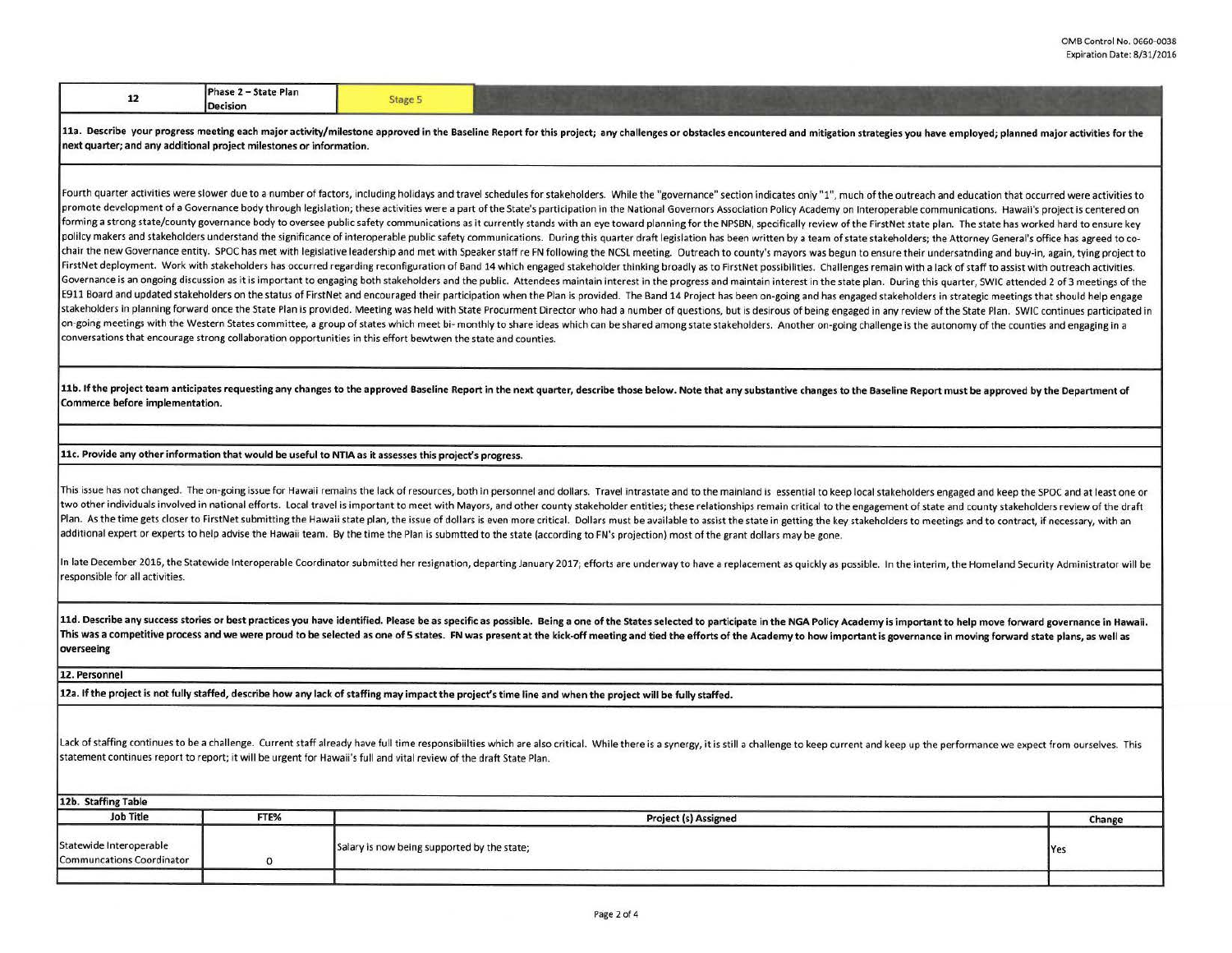## 0MB Control No. 0660·0038 Expiration Date: 8/31/2016

| _____                          |  |
|--------------------------------|--|
|                                |  |
|                                |  |
| -----<br>$- \cdots - \cdots -$ |  |
|                                |  |
| .                              |  |
|                                |  |
| -----<br>.<br>-------------    |  |